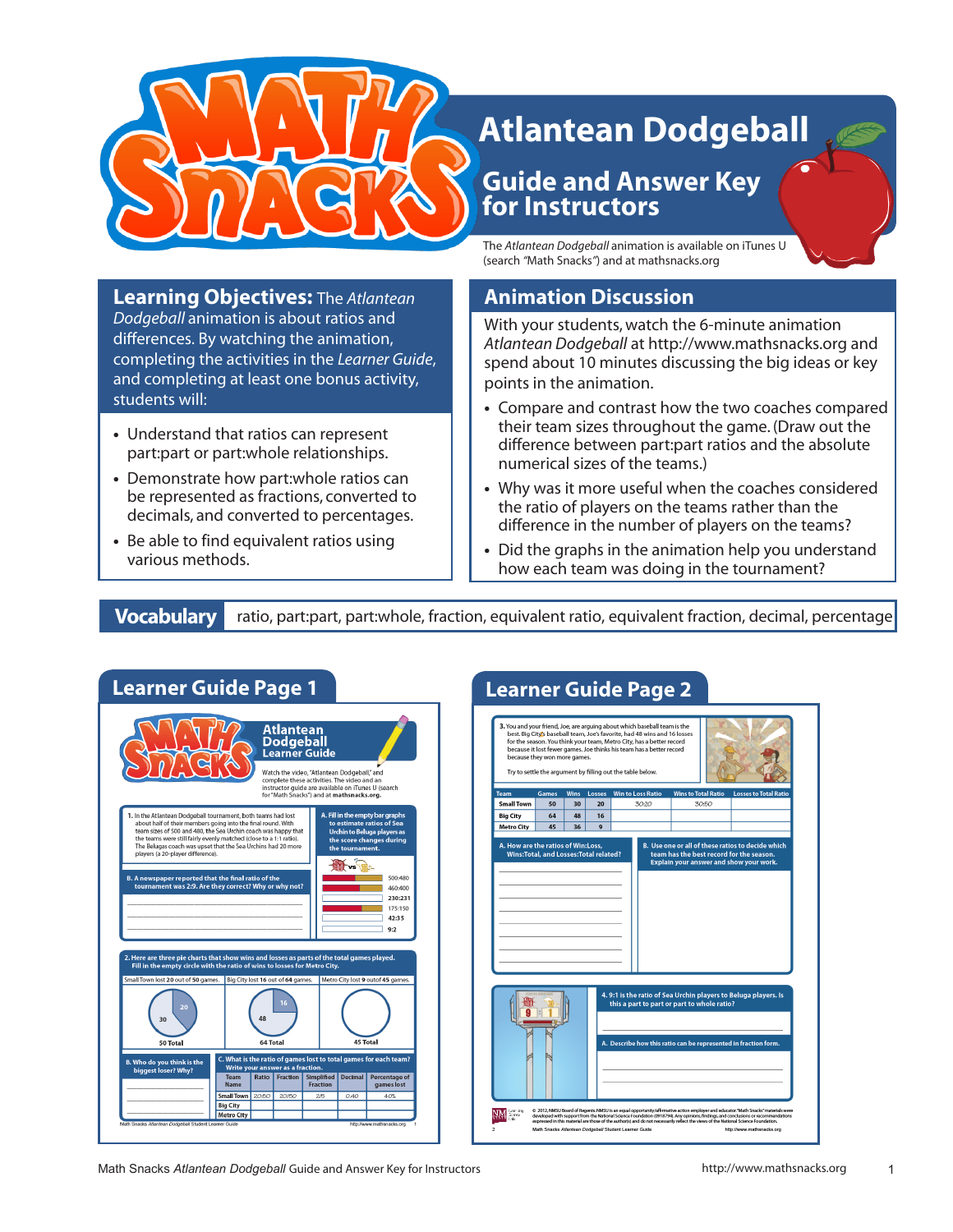#### **Bonus Activities**

Select one or more of these activities to do with your students after they have completed the *Learner Guide*.

- **1.** Divide students into small groups. Each group should try to convince the Belugas' coach to worry about the team-to-team ratio of players rather than the absolute difference in the number of players. They may create a skit, draw charts or pictures, or use props (e.g., books, chairs) to illustrate their points. A spokesperson for each group should present its case. (Estimated time: 20 min. to one class period).
- **2.** Organize a dodgeball game with students in the class using appropriate balls (ask a PE teacher). Keep track of the ratios after each round or after each game. Have students create a chart with the various ratios and have them discuss the similarities and differences between the ratios—emphasize the relationship between the ratios in the game and a 1:1 ratio.
- **3.** Ask the teams to calculate the player-player ratios and simplify them for the data presented in the table below. Calculators may be allowed. The instructor should call out the stats. For example, say, "Astros 48, Stars 8." The first team to give the reduced ratio 6:1 gets a point. Blank tables are provided on page 6 if needed as handouts.

| Team 1         | <b>Players</b> | Team <sub>2</sub> | <b>Players</b> | <b>Ratio</b> |
|----------------|----------------|-------------------|----------------|--------------|
| Astro          | 48             | <b>Stars</b>      | 8              | 6:1          |
| Pelicans       | 24             | <b>Dolphins</b>   | 12             | 2:1          |
| Dawgs          | 65             | <b>Kook Kats</b>  | 15             | 13:3         |
| <b>Tigers</b>  | 14             | Lions             | 63             | 2:9          |
| <b>Reds</b>    | 1              | <b>Blues</b>      | 73             | 1:73         |
| <b>Bears</b>   | 143            | Cubs              | 39             | 11:3         |
| Panthers       | 100            | Lions             | 10             | 10:1         |
| <b>Spiders</b> | 60             | Scorpions         | 30             | 2:1          |
| Knights        | 45             | Lances            | 60             | 3:4          |
| Mustangs       | 12             | Colts             | 52             | 3:13         |
| <b>Pirates</b> | 99             | <b>Steelers</b>   | 18             | 11:2         |
| Jays           | 21             | Cardinals         | 63             | 1:3          |
| Cowboys        | 56             | Wranglers         | 11             | 56:11        |
| <b>Hawks</b>   | 102            | Eagles            | 22             | 51:11        |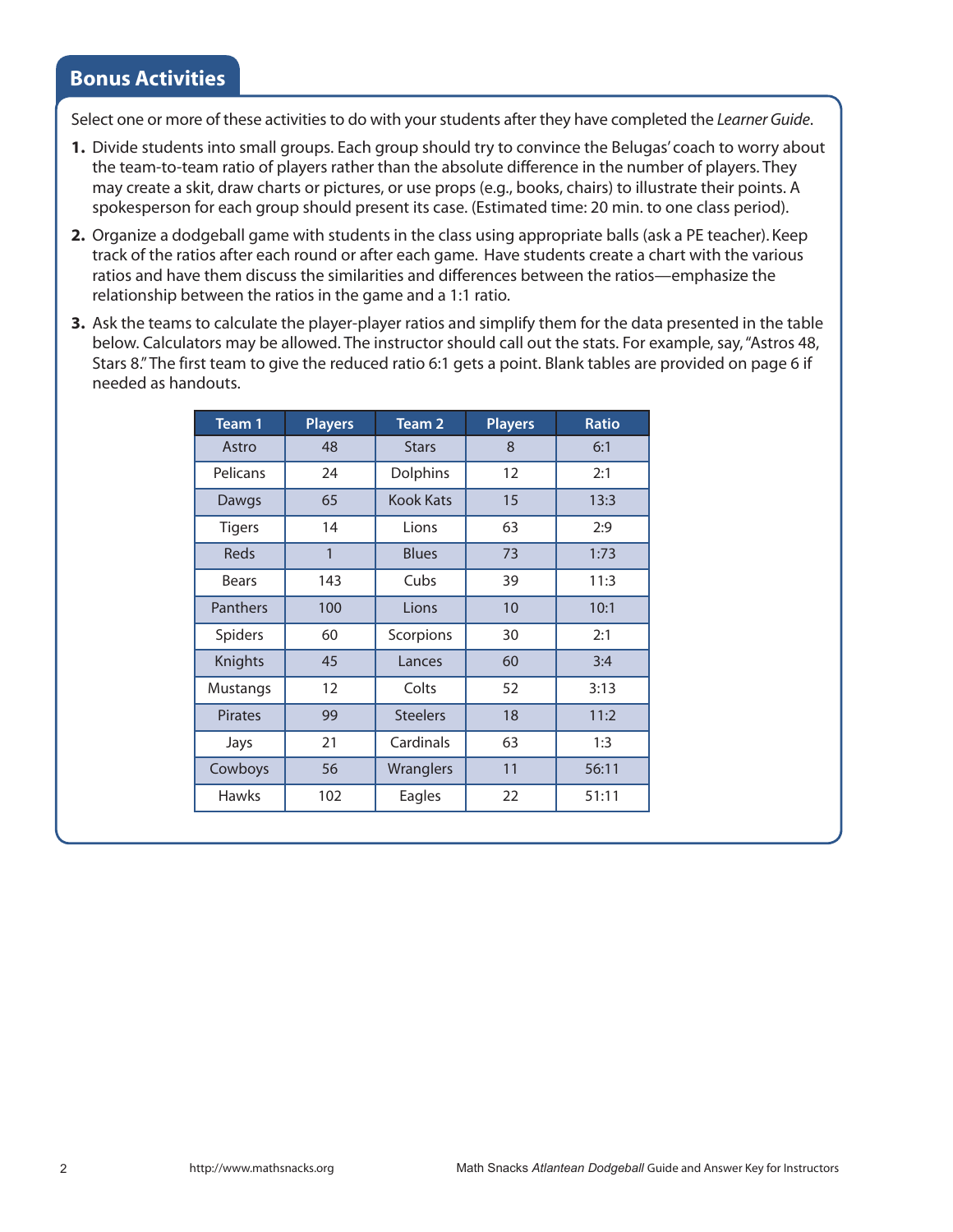**4.** Last baseball season, the teams listed in the table below each played 144 games. Ask students to figure each team's win-loss ratio. This activity may be done by teams or by individuals; or assign a few teams to each person in the class. (For example, if you have 7 students, ask each student to figure the ratios for 4 teams.) Which teams had winning seasons? Blank tables are provided on page 6 if needed as handouts.

If it is appropriate mathematically for some or all of the students in your class, have students calculate the win:total ratio and the loss:total ratio as well. However, be prepared to lead an appropriate discussion about the differences between these types of ratios.

| <b>Teams</b>    | <b>Wins</b> | <b>Losses</b> | <b>Wins/Losses</b> | <b>Teams</b>     | <b>Wins</b> | <b>Losses</b> | <b>Wins/Losses</b> |
|-----------------|-------------|---------------|--------------------|------------------|-------------|---------------|--------------------|
| Astro           | 48          | 96            | 48:96 or 1:2       | <b>Stars</b>     | 8           | 136           | 8:136 or 1:17      |
| <b>Pelicans</b> | 24          | 120           | 24:120 or 1:5      | <b>Dolphins</b>  | 12          | 132           | 12:132 or 1:11     |
| <b>Dawgs</b>    | 65          | 79            | 65:79              | <b>Kook Kats</b> | 15          | 129           | 15:129 or 5:43     |
| <b>Tigers</b>   | 14          | 130           | 14:130 or 7:65     | Lions            | 63          | 81            | 63:81 or 7:9       |
| <b>Reds</b>     | 1           | 143           | 1:143              | <b>Blues</b>     | 73          | 71            | 73:71              |
| <b>Bears</b>    | 143         |               | 143:1              | Cubs             | 39          | 105           | 39:105 or 13:35    |
| <b>Panthers</b> | 100         | 44            | 100:44 or 25:11    | Lions            | 10          | 134           | 10:134 or 5:67     |
| Spiders         | 60          | 84            | 60:84 or 5:7       | Scorpions        | 30          | 114           | 30:114 or 5:19     |
| Knights         | 45          | 99            | 45:99 or 5:11      | Lances           | 60          | 84            | 60:84 or 5:7       |
| Mustangs        | 12          | 132           | 12:132 or 1:11     | Colts            | 52          | 92            | 52:92 or 13:23     |
| <b>Pirates</b>  | 99          | 45            | 99:45 or 11:5      | <b>Steelers</b>  | 18          | 126           | 18:126 or 1:7      |
| Jays            | 21          | 123           | 21:123 or 7:41     | Cardinals        | 63          | 81            | 63:81 or 7:9       |
| Cowboys         | 56          | 88            | 56:88 or 7:11      | Wranglers        | 11          | 56            | 11:56              |
| <b>Hawks</b>    | 102         | 42            | 102:42 or 51:21    | Eagles           | 22          | 11            | 22:11 or 2:1       |

Answers: *Bears (143:1) Panthers (25:11) Pirates (11:5) Blues (73:71)*

#### **Page 1**

#### Answer Key

- **1. In the Atlantean dodgeball tournament, both teams had lost about half of their members going into the final round. The Sea Urchins' coach looked at the team sizes of 500 and 480 and was happy that the teams were still fairly evenly matched (close to a 1:1 ratio). The Belugas' coach was upset because the Sea Urchins had 20 more players (a 20-player difference).**
	- **a. Fill in the empty bar graphs to estimate the ratios of Sea Urchins to Belugas as the score changes during the tournament.**



**Why or why not?**

*Answer: If the paper reported the ratio of Belugas to Sea Urchins as 2:9, it would be correct, but if it did not specify Belugas to Sea Urchins it could be interpreted wrongly.*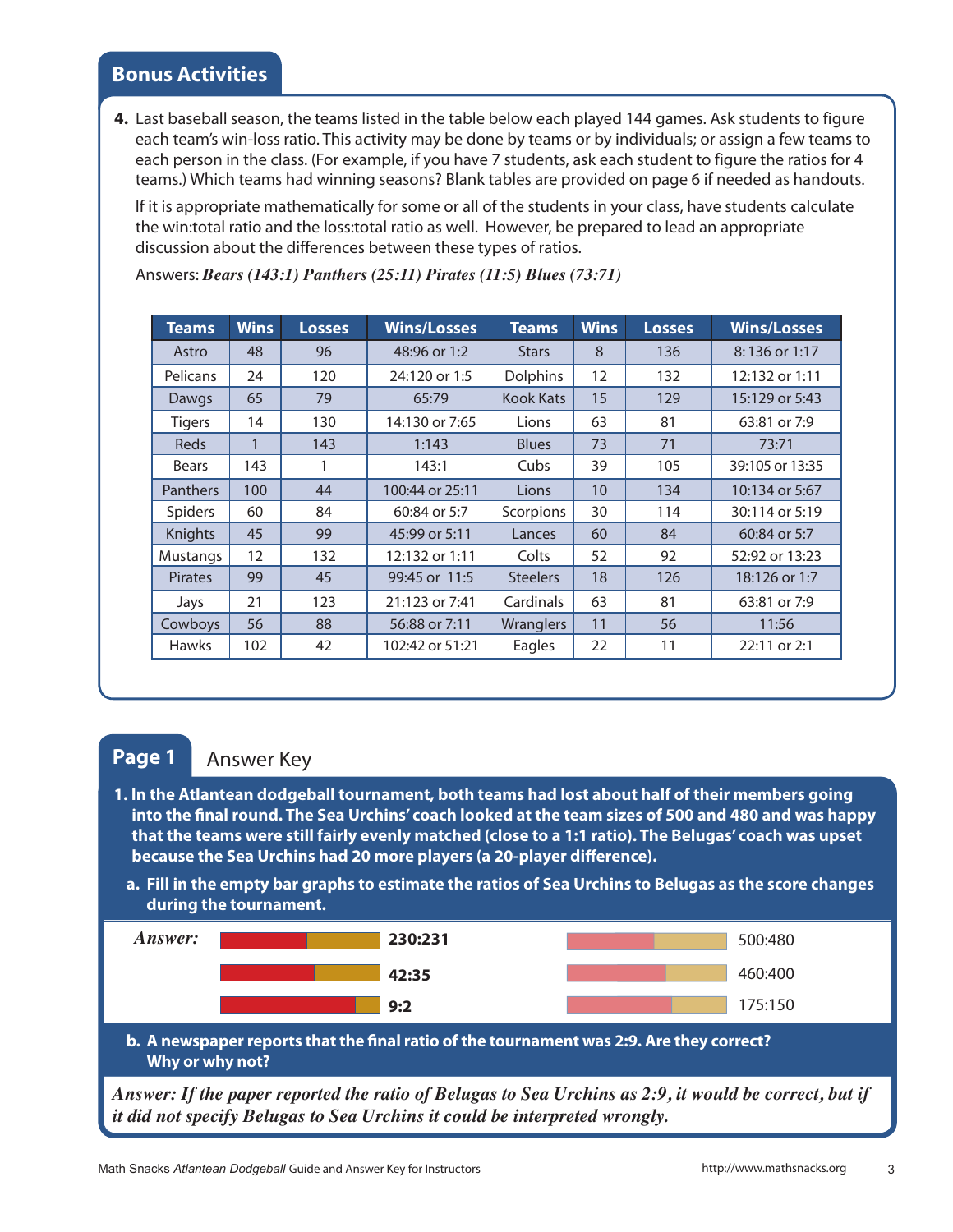### **Page 1** continued Answer Key

**2. Here are three pie charts that show wins and losses as parts of the total games played. Fill in the empty circle with the ratio of wins to losses for Metro City.**



#### **a. Who do you think is the biggest loser? Why?**

*Answer: Small town. Justifications may vary. One answer would be that Small Town lost 40%, Big City lost 25%, Metro City lost 20%.* 

|                   |              |                 |                            |                | b. What is the ratio of games lost to total games for each team? Write your answer as a fraction. |
|-------------------|--------------|-----------------|----------------------------|----------------|---------------------------------------------------------------------------------------------------|
| <b>Team Name</b>  | <b>Ratio</b> | <b>Fraction</b> | <b>Simplified Fraction</b> | <b>Decimal</b> | <b>Percentage of games lost</b>                                                                   |
| <b>Small Town</b> | 20:50        | 20/50           | $\frac{2}{5}$              | 0.40           | 40%                                                                                               |
| <b>Big City</b>   | 16:64        | 16/64           | 1/4                        | 0.25           | 25%                                                                                               |
| <b>Metro City</b> | 9:45         | 9/45            | 1/5                        | 0.20           | $20\%$                                                                                            |

#### Page 2 Answer Key

**3. You and your friend, Joe, are arguing about which baseball team is the best. Big City's baseball team, Joe's favorite, had 48 wins and 16 losses for the season. You think your team, Metro City, has a better record because it lost fewer games. Joe thinks his team has a better record because they won more games. Try to settle the argument by filling out the table below.**

| <b>Team</b>       | <b>Games</b> | <b>Wins</b> | Losses | <b>Win to Loss Ratio</b> | <b>Wins to Total Ratio</b> | <b>Losses to Total Ratio</b> |
|-------------------|--------------|-------------|--------|--------------------------|----------------------------|------------------------------|
| <b>Small Town</b> | 50           | 30          | 20     | 30:20                    | 30:50                      | 20:50                        |
| <b>Big City</b>   | 64           | 48          | 16     | 48:16                    | 48:64                      | 16:64                        |
| <b>Metro City</b> | 45           | 36          |        | 36:9                     | 36:45                      | 9:45                         |

**a. How are the ratios of Win:Loss, Wins:Total, and Losses:Total related?** 

*Answer: Total = Wins + Losses*

**b. Use one or all of these ratios to decide which team has the best record for the season. Explain your answer and show your work.**

*Answers will vary, but reasoning should be similar to that in 2c or 3a of Bonus Activities.*

**4. 9:1 is the ratio of Sea Urchin players to Beluga players. Is this a part-to-part or part-to-whole ratio?**

*Answer: Part-to-part*

**a. Describe how this ratio can be represented in fraction form.**

*Answer: Fractions represent part-to-whole relationships, so the fraction representation of the 9:1 ratio can be written as follows: 1/10 of the players left are Belugas and 9/10 of the players left are Sea Urchins. Emphasize the importance of labeling.*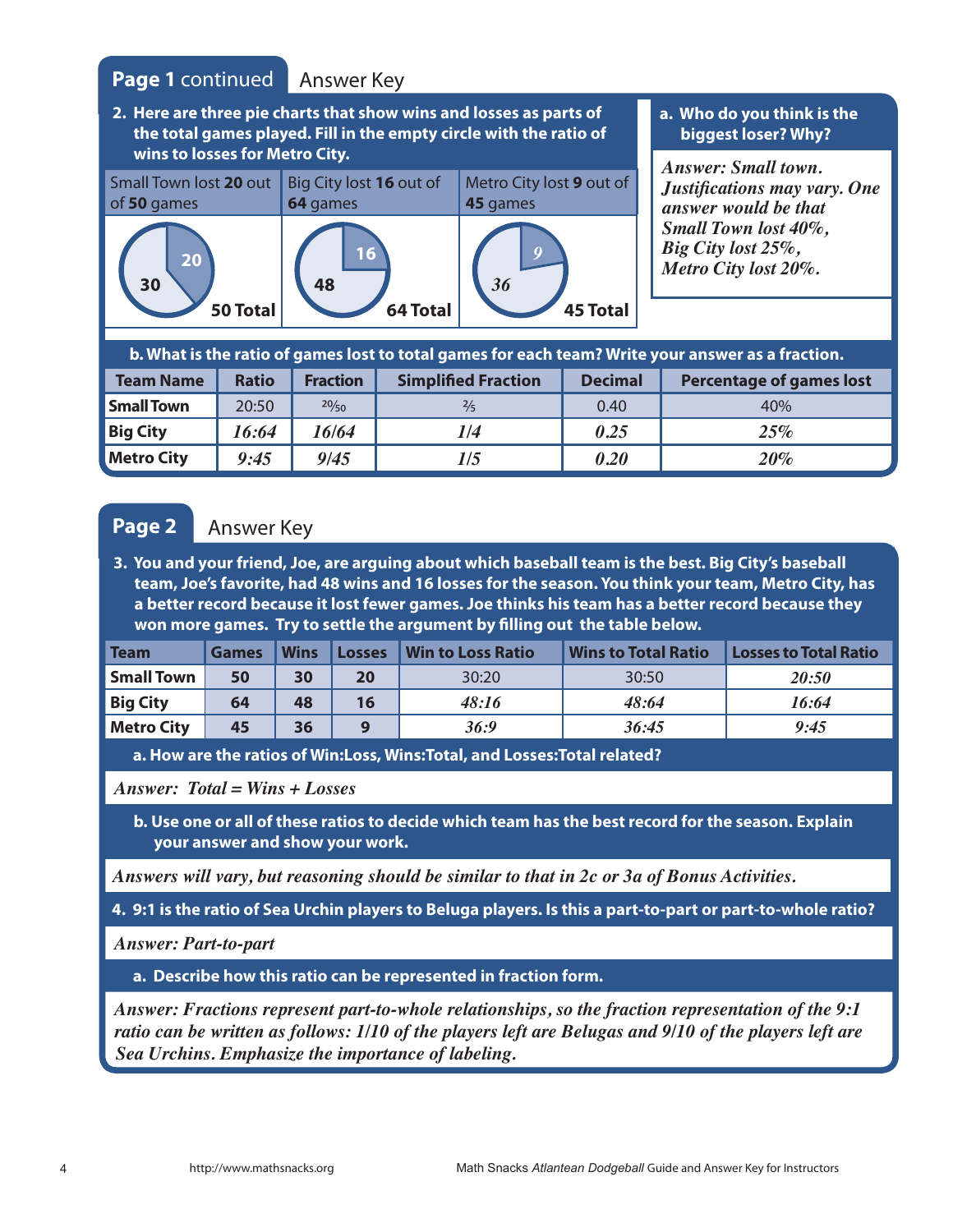|              | <b>Common Core State Standards of Mathematics</b>                                                                                                                                                |
|--------------|--------------------------------------------------------------------------------------------------------------------------------------------------------------------------------------------------|
| 6.RP         | Understand ratio concepts and use ratio reasoning to solve problems.                                                                                                                             |
| 6.RP.1       | Understand the concept of a ratio and use ratio language to describe a ratio relationship<br>between two quantities.                                                                             |
| 6.RP.2       | Understand the concept of a unit rate a/b associated with the ratio a:b with b not equal to 0,<br>and use rate language in the context of a ratio relationship.                                  |
| 6.RP.3       | Use ratio and rate reasoning to solve real-world and mathematical problems, e.g. by<br>reasoning about tables of equivalent ratios, tape diagrams, double number line diagrams, or<br>equations. |
| 7.RP         | Ratios and Proportional Relationships                                                                                                                                                            |
| 7.RP.1       | Compute unit rates associated with ratios and fractions, including ratios of lengths, areas and<br>other quantities measured in like or different units.                                         |
| $7.$ RP $.2$ | Recognize and represent proportional relationships between quantities.                                                                                                                           |
| 7.RP.3       | Use proportional relationships to solve multistep ratio and percent problems.                                                                                                                    |

Math Snacks animations, games and support materials address all of the Common Core State Standards for Mathematical Practices when used as recommended in the teacher guide.



© 2012, NMSU Board of Regents. NMSU is an equal opportunity/affirmative action employer and educator. "Math Snacks" materials were developed with support from the National Science Foundation (0918794). Any opinions, findings, and conclusions or recommendations expressed in this material are those of the author(s) and do not necessarily reflect the views of the National Science Foundation.